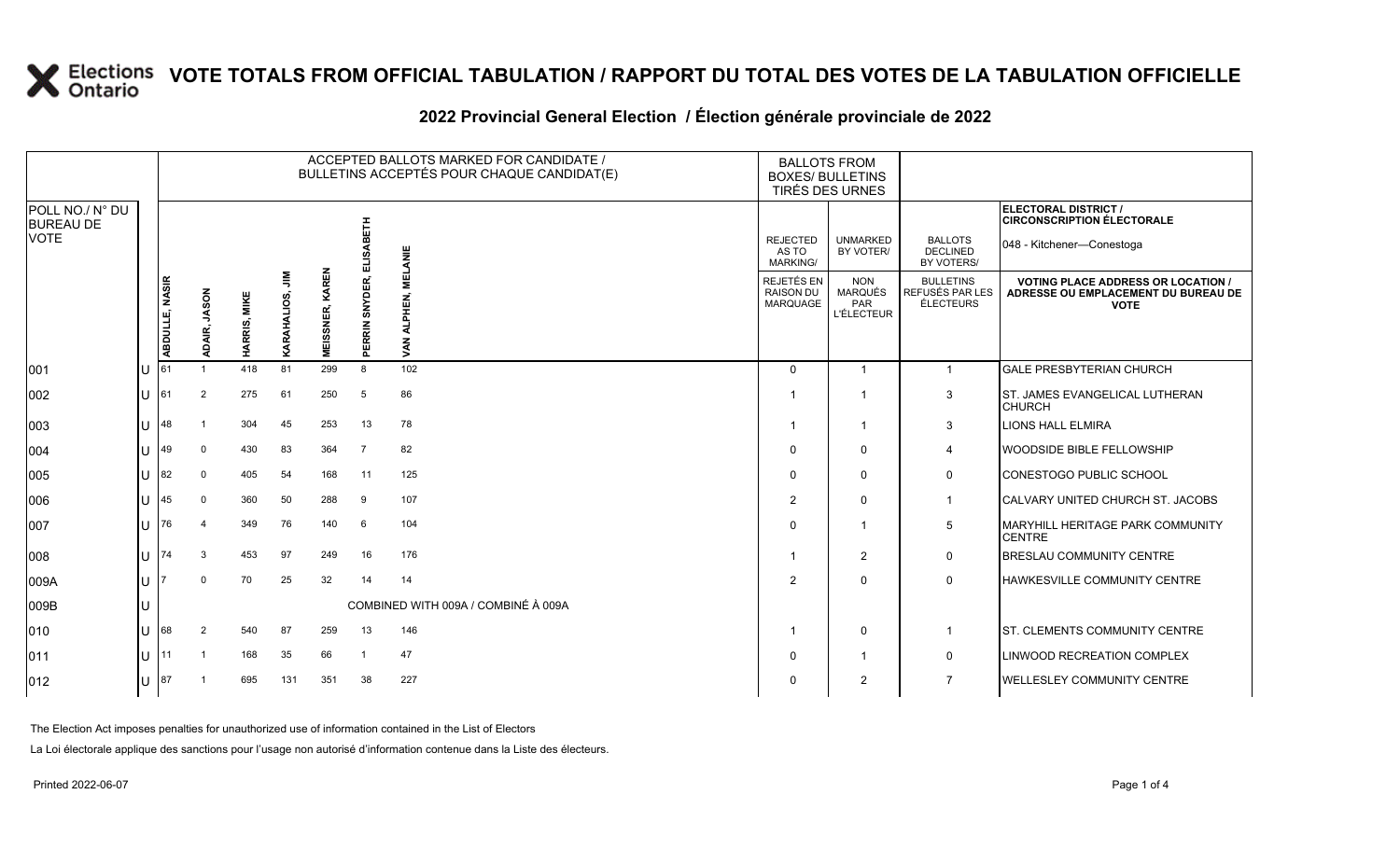#### **2022 Provincial General Election / Élection générale provinciale de 2022**

|                                     |     |                |                        |              |                                      |                            |                   | ACCEPTED BALLOTS MARKED FOR CANDIDATE /<br>BULLETINS ACCEPTÉS POUR CHAQUE CANDIDAT(E) | <b>BALLOTS FROM</b><br><b>BOXES/ BULLETINS</b><br>TIRÉS DES URNES |                                                          |                                                         |                                                                                                 |
|-------------------------------------|-----|----------------|------------------------|--------------|--------------------------------------|----------------------------|-------------------|---------------------------------------------------------------------------------------|-------------------------------------------------------------------|----------------------------------------------------------|---------------------------------------------------------|-------------------------------------------------------------------------------------------------|
| POLL NO./ N° DU<br><b>BUREAU DE</b> |     |                |                        |              |                                      |                            |                   |                                                                                       |                                                                   |                                                          |                                                         | ELECTORAL DISTRICT /<br><b>CIRCONSCRIPTION ÉLECTORALE</b>                                       |
| <b>VOTE</b>                         |     |                |                        |              |                                      |                            | BETH<br>ທ<br>긆    | <b>MELANIE</b>                                                                        | <b>REJECTED</b><br>AS TO<br><b>MARKING/</b>                       | <b>UNMARKED</b><br>BY VOTER/                             | <b>BALLOTS</b><br><b>DECLINED</b><br>BY VOTERS/         | 048 - Kitchener-Conestoga                                                                       |
|                                     |     | ABDULLE, NASIR | <b>JASON</b><br>ADAIR, | HARRIS, MIKE | $\sum_{i=1}^{\infty}$<br>KARAHALIOS, | KAREN<br>SNER,<br>ΞŰ<br>Σ. | SNYDER,<br>PERRIN | .<br>땐<br>⋗                                                                           | REJETÉS EN<br><b>RAISON DU</b><br>MARQUAGE                        | <b>NON</b><br><b>MARQUÉS</b><br>PAR<br><b>L'ÉLECTEUR</b> | <b>BULLETINS</b><br>REFUSÉS PAR LES<br><b>ÉLECTEURS</b> | <b>VOTING PLACE ADDRESS OR LOCATION /</b><br>ADRESSE OU EMPLACEMENT DU BUREAU DE<br><b>VOTE</b> |
| 013                                 | lU  | 61             | 2                      | 310          | 37                                   | 150                        | 13                | 121                                                                                   |                                                                   | $\mathbf 0$                                              | $\overline{1}$                                          | <b>ST. AGATHA COMMUNITY CENTRE</b>                                                              |
| $ 014\rangle$                       | IП  | 31             |                        | 246          | 33                                   | 183                        | 6                 | 66                                                                                    |                                                                   | $\mathbf 0$                                              | 3                                                       | SIR ADAM BECK PUBLIC SCHOOL                                                                     |
| 015                                 | lu  | 66             | 6                      | 407          | 76                                   | 323                        | 17                | 164                                                                                   | 3                                                                 | 2                                                        | $\mathbf 0$                                             | <b>BADEN PUBLIC SCHOOL</b>                                                                      |
| 016                                 | lθ  | 119            | 3                      | 727          | 86                                   | 453                        | 28                | 343                                                                                   | 6                                                                 | 9                                                        | $\overline{1}$                                          | ROMANIAN CULTURAL CENTRE-BANATUL                                                                |
| $ 017\rangle$                       | lU  | 54             |                        | 271          | 50                                   | 155                        | 12                | 100                                                                                   | $\Omega$                                                          | $\mathbf{0}$                                             | 6                                                       | <b>WILMOT RECREATION COMPLEX</b>                                                                |
| 018                                 | ΙU  | 21             | $\Omega$               | 211          | 23                                   | 209                        | 11                | 120                                                                                   | $\Omega$                                                          | $\mathbf 0$                                              | -1                                                      | <b>RESURRECTION CATHOLIC SECONDARY</b><br><b>SCHOOL</b>                                         |
| 019                                 | IП  | 61             | 3                      | 337          | 37                                   | 359                        | -14               | 247                                                                                   | 6                                                                 | $\overline{1}$                                           | 4                                                       | <b>ST. DOMINIC SAVIO C.E.S.</b>                                                                 |
| 020                                 | ΙU  | 48             | $\overline{2}$         | 457          | 49                                   | 395                        | 21                | 223                                                                                   | 3                                                                 | $\mathbf 0$                                              | 0                                                       | SANDHILLS PUBLIC SCHOOL                                                                         |
| 021                                 | lU  | 45             | $\mathbf 0$            | 156          | 36                                   | 163                        | $\overline{7}$    | 81                                                                                    | 0                                                                 | $\mathbf 0$                                              | -1                                                      | <b>FOREST HEIGHTS COMMUNITY CENTRE</b>                                                          |
| 022                                 | ΙU  | 67             |                        | 348          | 62                                   | 339                        | 12                | 178                                                                                   |                                                                   | $\overline{4}$                                           | -1                                                      | JOHN DARLING PUBLIC SCHOOL                                                                      |
| 023                                 | lU  | 49             | $\Omega$               | 239          | 44                                   | 278                        | 14                | 139                                                                                   | $\Omega$                                                          | 2                                                        | $\overline{7}$                                          | <b>ST. MARK CATHOLIC ELEMENTRY SCHOOL</b>                                                       |
| 024                                 | IU  | 53             | $\Omega$               | 237          | 36                                   | 270                        | 5                 | 159                                                                                   | $\Omega$                                                          | $\overline{2}$                                           | $\mathsf{O}$                                            | <b>IST. MARK ROMAN CATHOLIC CHURCH</b>                                                          |
| 025                                 | lU. | 56             |                        | 339          | 46                                   | 293                        | 15                | 159                                                                                   | $\overline{2}$                                                    | $\overline{2}$                                           | 6                                                       | <b>HIGHVIEW COMMUNITY CHURCH</b>                                                                |

The Election Act imposes penalties for unauthorized use of information contained in the List of Electors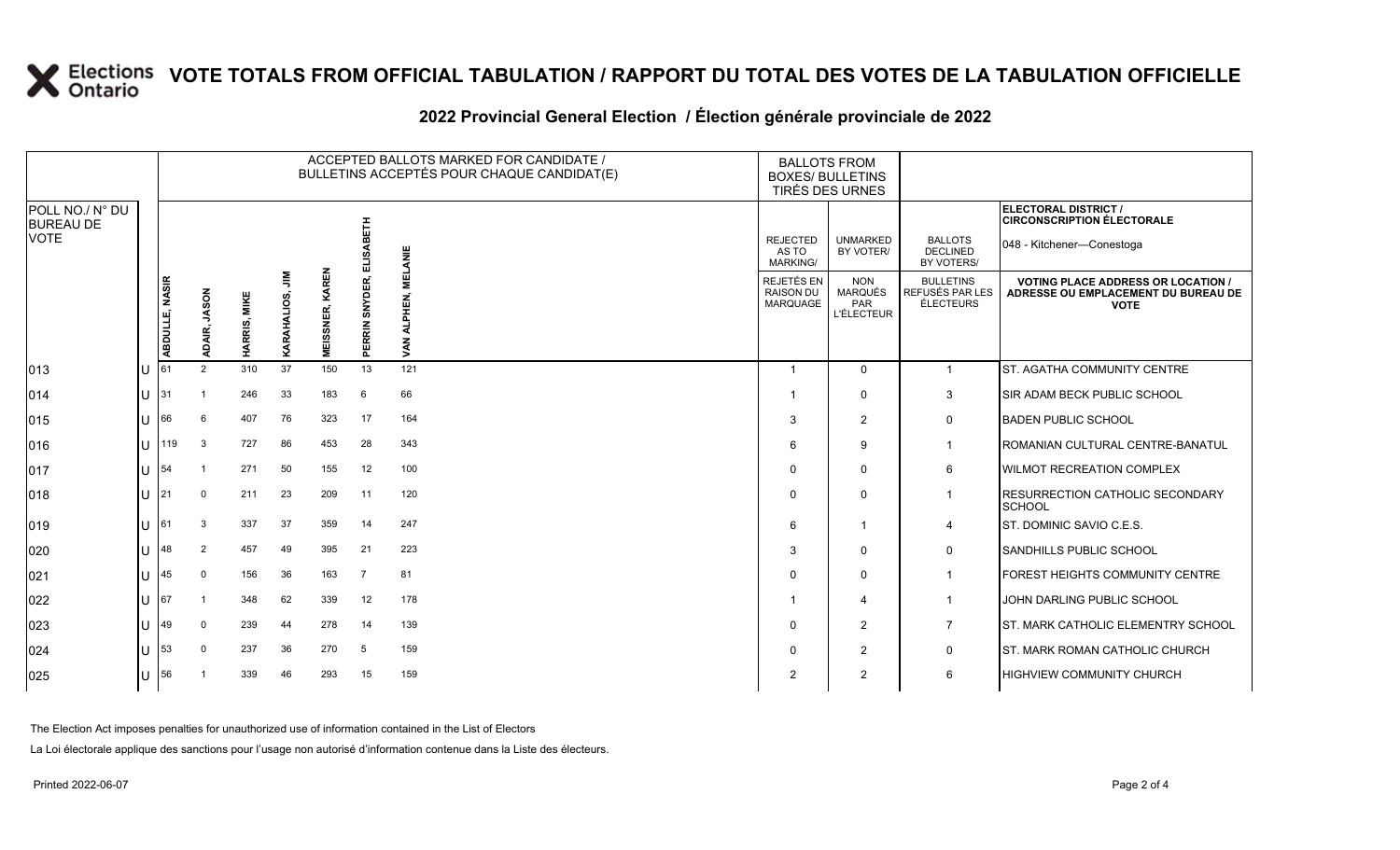#### **2022 Provincial General Election / Élection générale provinciale de 2022**

|                                     |        |                |                        |              |                |                                      |                          | ACCEPTED BALLOTS MARKED FOR CANDIDATE /<br>BULLETINS ACCEPTÉS POUR CHAQUE CANDIDAT(E) | <b>BALLOTS FROM</b><br><b>BOXES/ BULLETINS</b><br>TIRÉS DES URNES |                                                   |                                                  |                                                                                                 |
|-------------------------------------|--------|----------------|------------------------|--------------|----------------|--------------------------------------|--------------------------|---------------------------------------------------------------------------------------|-------------------------------------------------------------------|---------------------------------------------------|--------------------------------------------------|-------------------------------------------------------------------------------------------------|
| POLL NO./ N° DU<br><b>BUREAU DE</b> |        |                |                        |              |                |                                      |                          |                                                                                       |                                                                   |                                                   |                                                  | <b>ELECTORAL DISTRICT /</b><br><b>CIRCONSCRIPTION ÉLECTORALE</b>                                |
| <b>VOTE</b>                         |        |                |                        |              |                |                                      | 즶<br>긆                   | <b>MELANIE</b>                                                                        | <b>REJECTED</b><br>AS TO<br><b>MARKING/</b>                       | <b>UNMARKED</b><br>BY VOTER/                      | <b>BALLOTS</b><br><b>DECLINED</b><br>BY VOTERS/  | 048 - Kitchener-Conestoga                                                                       |
|                                     |        | ABDULLE, NASIR | <b>JASON</b><br>ADAIR, | HARRIS, MIKE | ⋚<br>UOS,      | <b>KAREN</b><br>SNER,<br>ဟ<br>ш<br>Σ | SNYDER,<br><b>PERRIN</b> | ⋗                                                                                     | REJETÉS EN<br><b>RAISON DU</b><br>MARQUAGE                        | <b>NON</b><br>MARQUÉS<br>PAR<br><b>L'ÉLECTEUR</b> | <b>BULLETINS</b><br>REFUSÉS PAR LES<br>ÉLECTEURS | <b>VOTING PLACE ADDRESS OR LOCATION /</b><br>ADRESSE OU EMPLACEMENT DU BUREAU DE<br><b>VOTE</b> |
| 026                                 | ΠT     | 58             | 3                      | 334          | 39             | 285                                  | 15                       | 131                                                                                   | 4                                                                 | $\mathbf{1}$                                      | 3                                                | JOHN SWEENEY CATHOLIC ELEMENTRY<br>SCHOOL                                                       |
| 027                                 | $U$ 30 |                |                        | 293          | 34             | 284                                  | 9                        | 141                                                                                   | $\Omega$                                                          | -1                                                | 3                                                | W.T. TOWNSHEND PUBLIC SCHOOL                                                                    |
| 028                                 | lu     | 44             | 6                      | 349          | 44             | 315                                  | 13                       | 199                                                                                   | $\Omega$                                                          | $\mathbf{1}$                                      | $\mathbf{1}$                                     | WILLIAMSBURG PUBLIC SCHOOL                                                                      |
| 029                                 | IП     | 161            | $\Omega$               | 315          | 45             | 246                                  | 10                       | 110                                                                                   | $\Omega$                                                          | $\overline{2}$                                    | $\mathbf{1}$                                     | NEW APOSTOLIC CHURCH                                                                            |
| 030                                 | lu     | 14             |                        | 184          | 15             | 133                                  | $\mathbf{3}$             | 72                                                                                    | $\Omega$                                                          | $\Omega$                                          | $\overline{2}$                                   | FOREST GLEN PUBLIC SCHOOL                                                                       |
| 031                                 | lu-    | 75             | 6                      | 474          | 76             | 319                                  | 15                       | 188                                                                                   | -1                                                                | 3                                                 | 5                                                | NEW HAMBURG COMMUNITY CENTRE                                                                    |
| 700                                 | lu-    | 15             | $\Omega$               | 11           | $\overline{0}$ | -5                                   | 2                        | 5                                                                                     | $\Omega$                                                          |                                                   | $\mathbf{0}$                                     | CHARTWELL ELMIRA LONG TERM CARE                                                                 |
| 701                                 | ЦJ     |                |                        |              |                |                                      |                          | COMBINED WITH 700 / COMBINÉ À 700                                                     |                                                                   |                                                   |                                                  |                                                                                                 |
| 702                                 | IП     | lз             |                        | 43           | 4              | 14                                   | 6                        | 9                                                                                     | $\Omega$                                                          | -1                                                | 0                                                | BARNSWALLOW PLACE CARE COMMUNITY                                                                |
| 703                                 |        |                |                        |              |                |                                      |                          | COMBINED WITH 704 / COMBINÉ À 704                                                     |                                                                   |                                                   |                                                  |                                                                                                 |
| 704                                 | lU     |                |                        | 19           | $\overline{2}$ | 8                                    | $\mathbf 0$              | 8                                                                                     | $\Omega$                                                          | $\Omega$                                          | $\Omega$                                         | <b>DERBECKER'S HERITAGE HOUSE</b>                                                               |
| 705                                 | IU     |                |                        |              |                |                                      |                          | COMBINED WITH 704 / COMBINÉ À 704                                                     |                                                                   |                                                   |                                                  |                                                                                                 |
| 706                                 |        |                |                        |              |                |                                      |                          | COMBINED WITH 702 / COMBINÉ À 702                                                     |                                                                   |                                                   |                                                  |                                                                                                 |
| 707                                 | IU.    |                | $\Omega$               | 22           | $\Omega$       | 11                                   | $\overline{1}$           | 16                                                                                    |                                                                   | $\Omega$                                          | 0                                                | CHARTWELL BANKSIDE TERRACE RET. RES.                                                            |

The Election Act imposes penalties for unauthorized use of information contained in the List of Electors